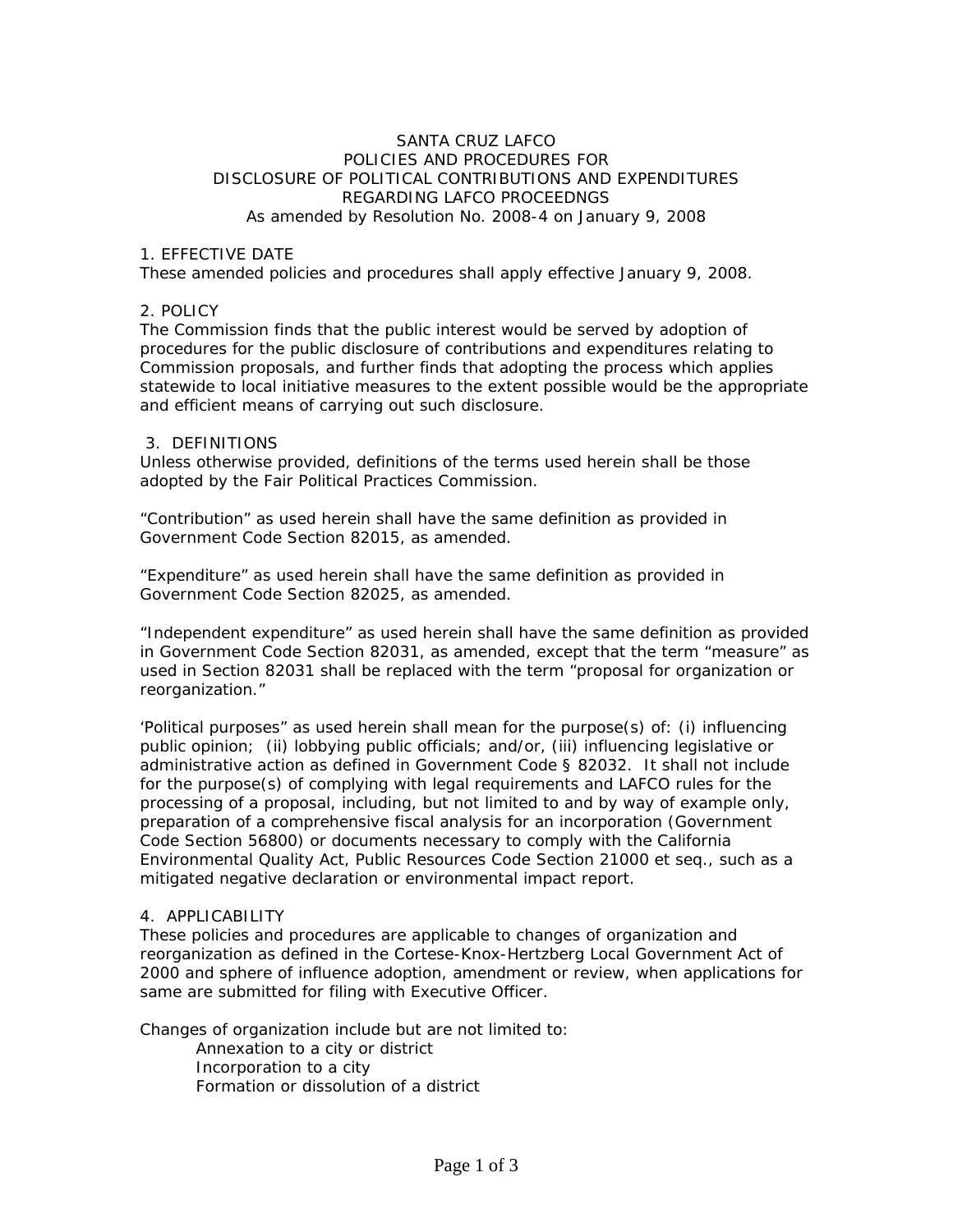# 5. GENERAL REQUIREMENTS OF DISCLOSURE

Any person or combination of persons who directly or indirectly makes an expenditure or independent expenditure for political purposes of \$1,000 or more in support of, or in opposition to, a change of organization, reorganization, or sphere of influence adoption or amendment proposal submitted to the commission shall comply with the reporting and disclosure requirements of the Political Reform Act (Government Code §§ 81000 et seq.), to the same extent and subject to the same requirements as for local initiative measures. Such reporting and disclosure requirements, except as otherwise excluded herein, extend to those required by the Fair Political Practices Commission Regulations regarding such disclosures and shall include disclosure of contributions, expenditures and independent expenditures.

# 6. CERTAIN REPORTS AND DISCLOSURES

This policy also requires that the persons subject to it comply with the regulations regarding the names of campaign committees, disclosures of the sources of mass mailings, and disclosures of the source of automated telephone calls under Government Code Sections 84501 et seq. and the regulations of the Fair Political Practices Commission implementing those sections.

## 7. FILING OFFICE

All reports and disclosures required hereunder shall be filed with the Santa Cruz County elections official, who the Santa Cruz LAFCO hereby designates as a deputy of Santa Cruz LAFCO for purposes of receiving and filing such reports.

As of the effective date of this policy amendment, the contact information for the elections official is:

Santa Cruz County Clerk Elections Department 701 Ocean Street #210 Santa Cruz CA 95060 Phone: 831-454-2060

For this purpose, forms developed by the Fair Political Practices Commission for disclosures relating to ballot measures shall be used as specified by the Santa Cruz County Elections Office. Acceptable methods of filing or delivery shall conform to those applicable to elections relating to ballot measures. Copies of filed statements will be available to any person upon payment of 10¢ per page.

### 8. FILING SCHEDULE

Prior to a LAFCO decision by resolution on an application, any required disclosures shall be filed with the Santa Cruz County Elections Department no later than twelve days before the noticed date of the public hearing or continued deliberation or discussion on the proposal at LAFCO. The period covered by this report shall be from any prior filing period to seventeen days preceding the LAFCO hearing date. Additionally, contributions and expenditures for the period commencing sixteen days before the LAFCO meeting and ending one day before the LAFCO meeting shall also be filed with the Santa Cruz County Elections Department within 24 hours of receipt or expenditure but in no event later than 24 hours before the LAFCO meeting begins. Should the LAFCO hearing or deliberation or discussion be continued to additional dates, or be accepted for reconsideration, the foregoing periods apply for expenditures or contributions received after the initial date and prior to the